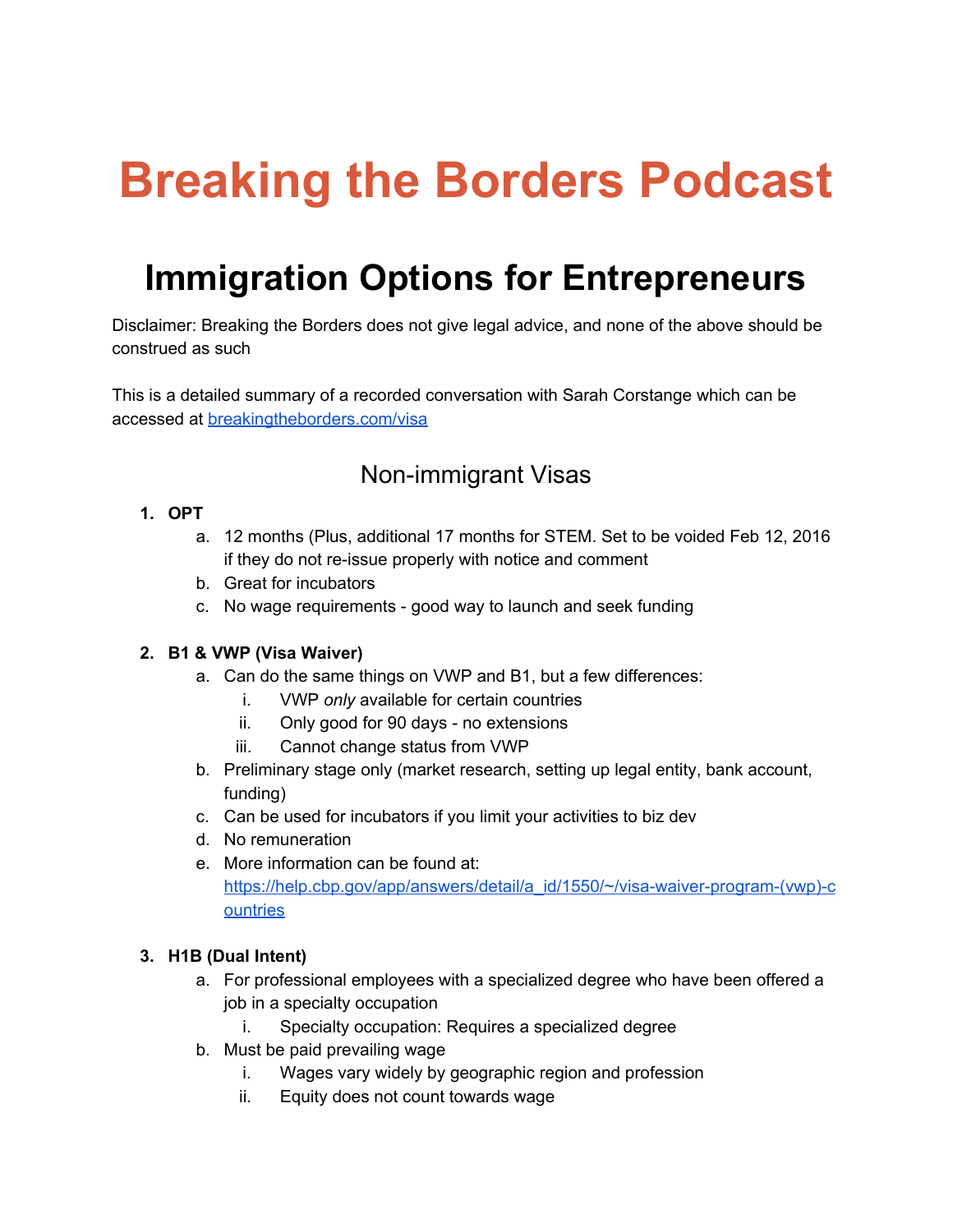- c. Must have employer employee relationship
	- i. Company must have ability to hire, fire, control work, and set wage
	- ii. Gets complicated as you approach 50% of ownership, gets extremely difficult if you go over 50%--have to be willing to give up control of the company to an independent board that you cannot replace
	- iii. Cannot stack the board with family members
- d. Can be part-time or concurrent
	- $i.$  Part-time a good way to cut down on wage
	- ii. Can have multiple concurrent H1bs
- e. For first-time applicants, have to fall within cap
	- i. 65000 General Cap
		- 1. 5,400 for Singapore/Chile
		- 2. 59,600 general
	- ii. 20,000 MA Cap
		- 1. Must have degree from accredited US university
- f. Non-profit research or educational H1bs exempt from cap
	- i. Can stack a for-profit  $H1b$  on top of this

#### **4. Alternatives to the H1B**

- a. TN (Non-Imm intent)
	- i. Available for Mexicans and Canadians
		- 1. In a specific list of fields
		- 2. No prevailing wage
		- 3. Renewable indefinitely, but requires nonimmigrant intent
- b. H1B1 (NonImm intent)
	- i. H1B for Singapore and Chile
- c. E-3 (NonImm intent)
	- i. H1B for Australians

#### **5. L1 (dual intent unless owner new office)**

- a. Intra company transfer from another country
- b. Qualifying relationship
	- i. Parent-subsidiary
	- ii. Owned by same person or group of people
	- iii. Subsidiaries of same parent company
- c. Employed for at least 1 year within last 3 years in a managerial/executive or specialized knowledge employee
- d. Must be coming to work in manager/executive or specialized knowledge capacity
- e. 3 year increments, unless new office (1 year)
- f. Can be used to start new office
	- i. Good option if you have a successful company operating abroad
	- ii. Companies do not need to be related
- g. L1-A  $(7)$  and L1-B  $(5)$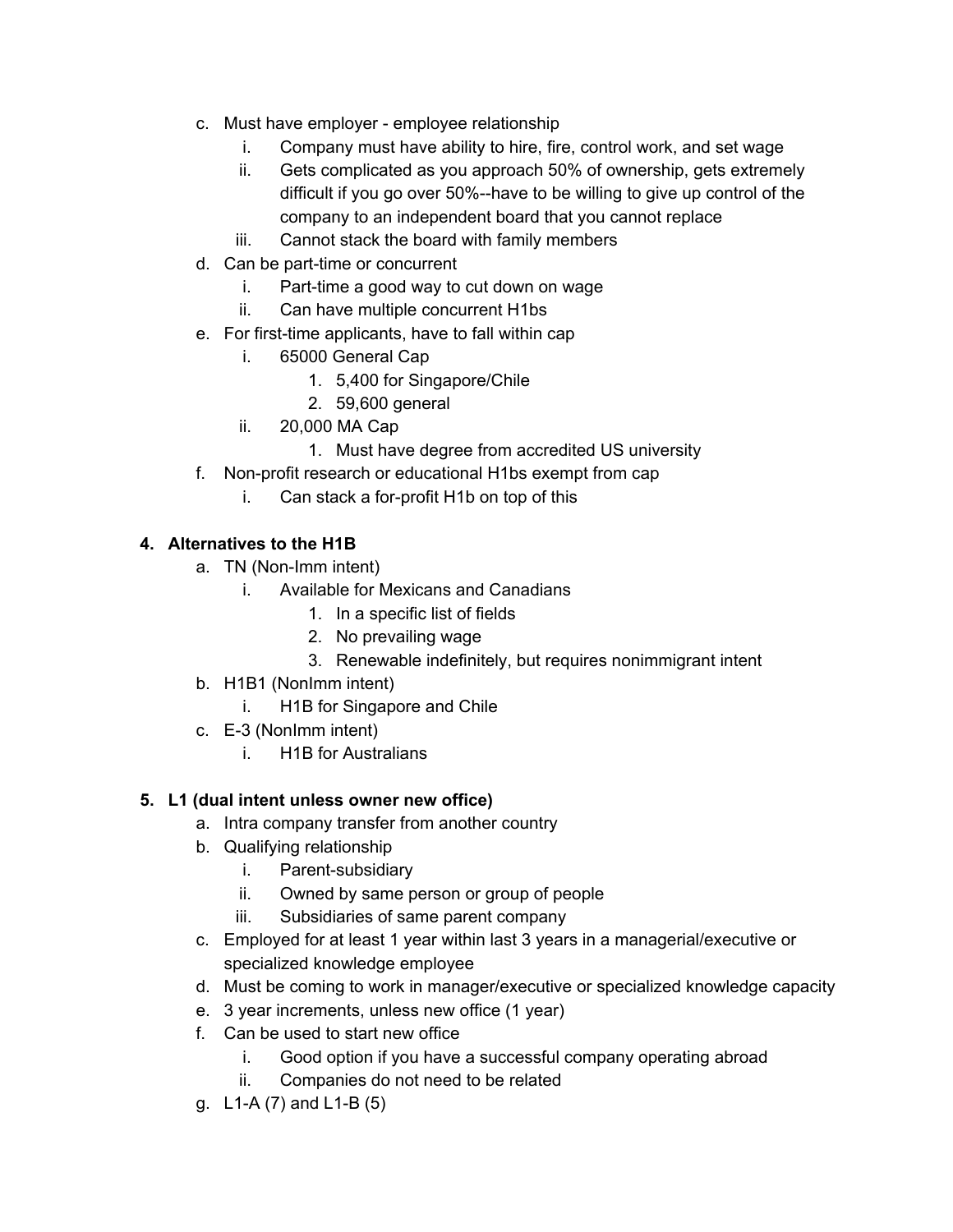h. Time on L1 will work towards H1-B clock

#### **6. O1 (Defacto Dual Intent by Registrant)**

- a. Extra-ordinary ability (must meet 3 criteria) in science, business, education, athletics, arts, or motion pictures.
	- i. Standard very high for science/business, but lower for art
- b. Can have your own company petition for you
- c. No prevailing wage requirement, although a low wage can throw doubt on your extraordinariness
- d. Granted for 3 years and 1 year extensions after indefinitely

#### **7. E2 (De Facto Dual Intent by Registrant)**

- a. Only available to certain nationalities (not including India, Brazil, China)
- b. At least 50% owned by person of treaty country (without GC or dual citizenship)
- c. Must invest a "substantial" amount in relation to type of business
	- i. No set amount, depends on needs of business
- d. Have choice of USCIS petition if already in US, or applying directly to consulate
	- i. Better to apply to consulate because need to anyway for visa
- e. Need a business plan
- f. Need plan to hire people (no specific amount, test is marginality)
- g. Spouse is authorized to work

## Immigrant Visas

#### **1. EB1**

- a. Extra-ordinary ability (like O1) (EB1-A)
- b. Can self petition
- c. Outstanding researchers
- d. Multinational manager (L1-A) (EB-1C)

#### **2. EB-2**

- a. National Interest Waiver allows founders to skip PERM
- b. Not just about what have done before, but how going to benefit US in future
- c. Two routes to qualify
- d. ADV degree in profession
	- i. In NY department of transportation most important place
		- 1. 3 things
			- a. Working in field of intrinsic merit-low bar, almost every occupation qualifies
			- b. Benefit nation can't just be local impact
			- c. Hardest why should PERM be waived: this person has already and will continue to contribute at a level way above that of the minimally qualified worker